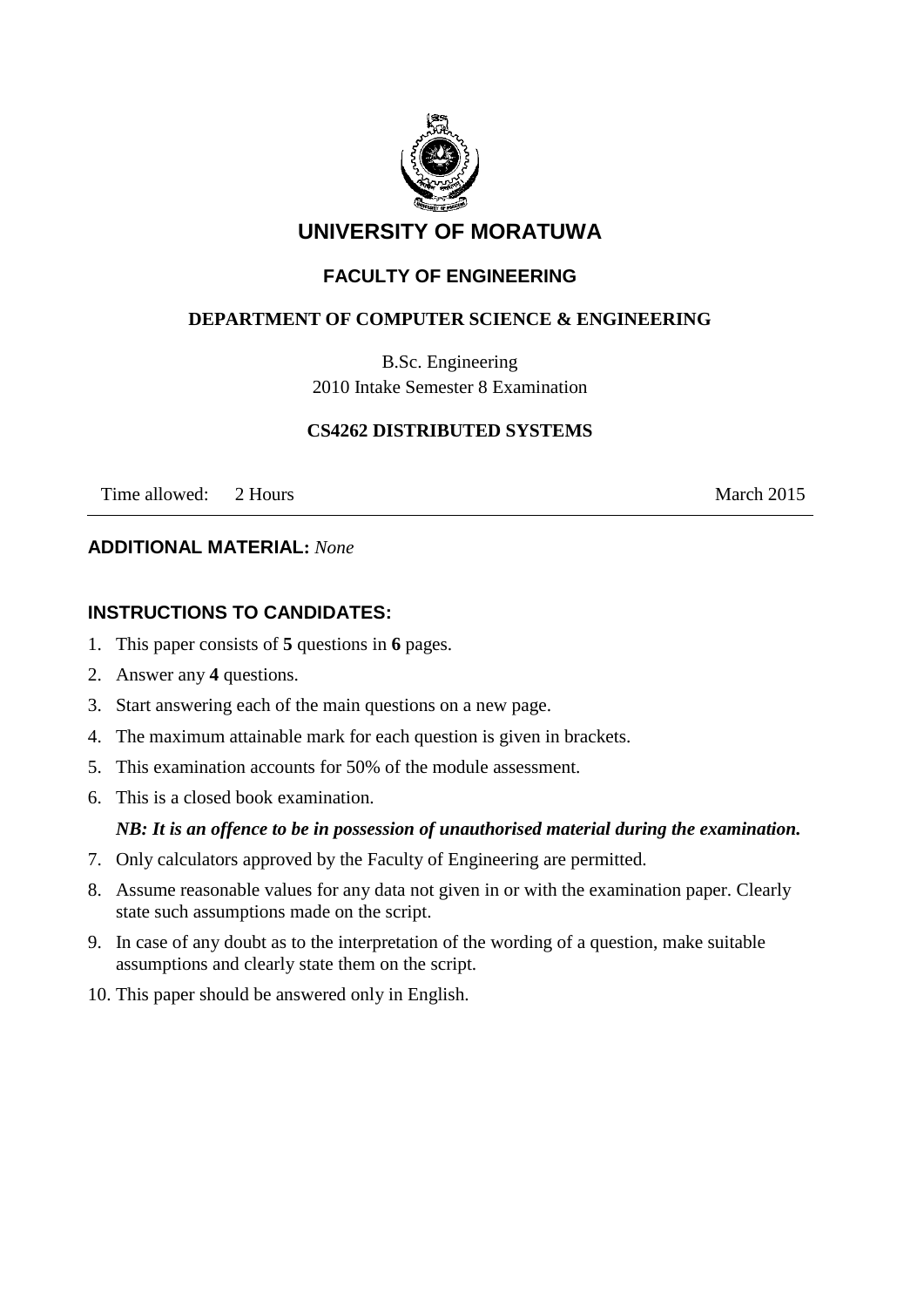#### **Question 1 (25 marks)**

| (i)   | An alternative definition for a distributed system is that <i>it is a collection of</i><br>independent computers providing the view of being a single system, i.e., it is<br>completely hidden from users that there are multiple computers. Give an example<br>where this view would become very useful. | [4]               |
|-------|-----------------------------------------------------------------------------------------------------------------------------------------------------------------------------------------------------------------------------------------------------------------------------------------------------------|-------------------|
| (ii)  | Why is it not always a good idea to aim at implementing the highest degree of<br>transparency possible? Briefly explain.                                                                                                                                                                                  | [4]               |
| (iii) | Compare and contrast (i.e., similarities and dissimilarities) structured and<br>unstructured overlay networks.                                                                                                                                                                                            | $\lceil 5 \rceil$ |
| (iv)  | Amazon Dynamo is a hybrid design between a structured and unstructured<br>overlay network. Discuss how does this hybrid design helps Dynamo to provide<br>fast read access and high availability.                                                                                                         | $\lceil 5 \rceil$ |
| (v)   | Briefly explain how a key-value store/system can be implemented using Remote<br>Procedure Calls (RPCs). Focus only on storing and retrieving (key, value) pairs.                                                                                                                                          | 71                |

## **Question 2 (25 marks)**

(i) Following is a high-level diagram of a Taxi management system.



Source: www.conceptdraw.com/samples/business-process-diagrams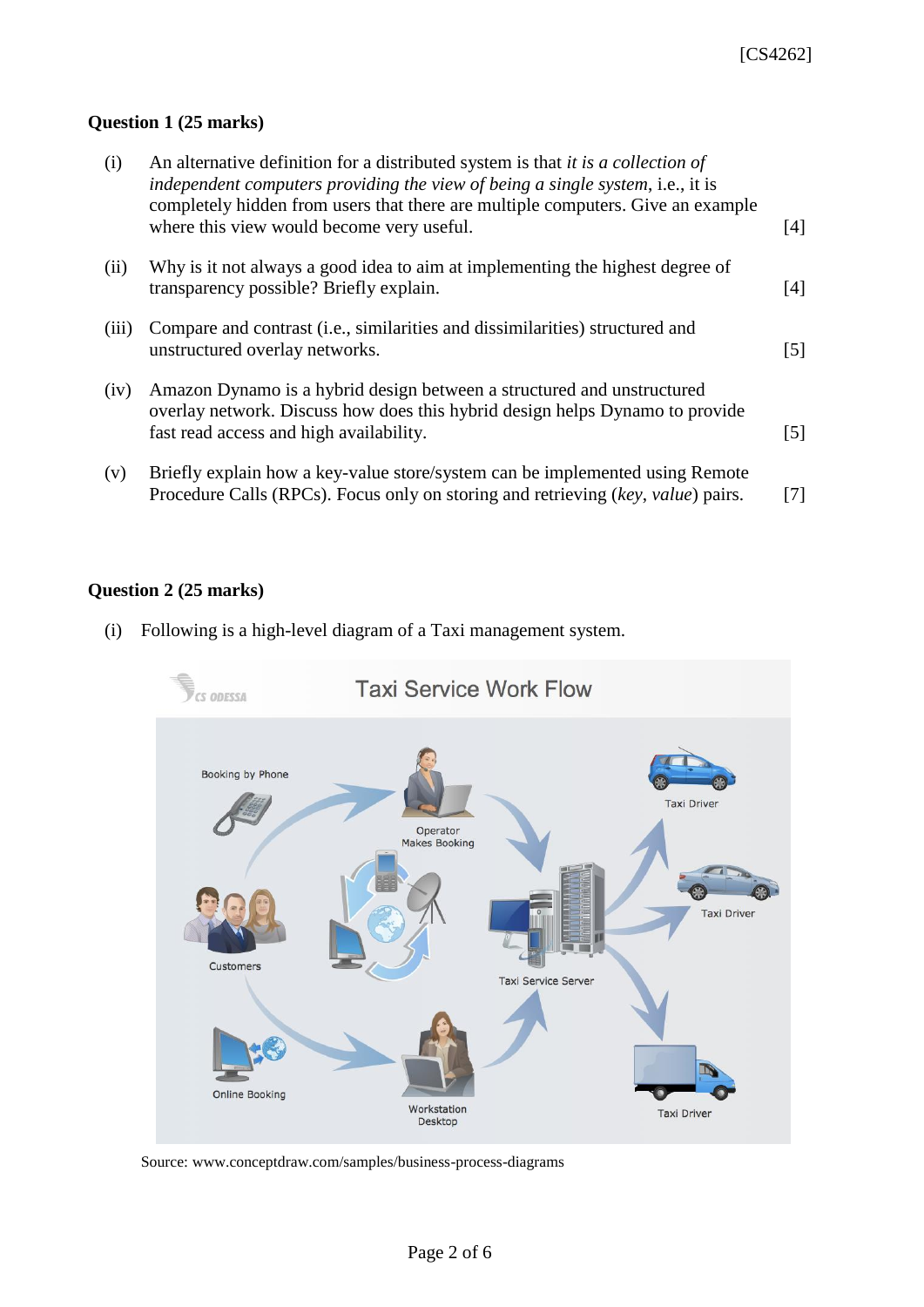Customers who wish to use a taxi may make a booking by calling the operator at the Taxi Service Centre. They may also reserve a taxi via Online Booking or by sending an e-mail or SMS message with an appropriate format. These messages are received and handled by the Taxi Service Server (TSS). Multiple taxi drivers are registered with the TSS. Customers may use taxies without contacting the TSS as well, e.g., if they see a free taxi nearby.

TSS is responsible for assigning a free taxi to a customer, and then notifying both the customer and the taxi driver. Each assignment is based on a several parameters such as (start, destination) pair of the trip, location of the nearest free taxi, type of vehicle requested (e.g., AC, non-AC, no of seats, car, van, etc.), and time of the day.

Customers may indicate either an approximate location (e.g., street name and a building no) or using GPS coordinates. A GPS device attached to each taxi sends frequent location information to the TSS using a 3G wireless data connection. Taxi drivers also inform the TSS when a taxi becomes free or occupied (i.e., state changed). It is expected that a free taxi be given priority based on first-come-first-serve, if it is within 5 Km from a potential customer and other parameters are satisfied (e.g., AC, non-AC, and no of seats).

|   | a) Do you recommend Persistent or Transient communication between the<br>customers and TSS? Justify your recommendation.                                     | $\lceil 3 \rceil$ |
|---|--------------------------------------------------------------------------------------------------------------------------------------------------------------|-------------------|
|   | b) Do you recommend Asynchronous or Synchronous communication between<br>the customers and TSS? Justify your recommendation.                                 | $\lceil 3 \rceil$ |
|   | c) Do you recommend having a message queue at the TSS or not having a<br>message queue? Justify your recommendation.                                         | $\lceil 3 \rceil$ |
|   | d) Using a suitable diagram illustrate your solution based on recommendations<br>for questions $(a)$ , $(b)$ , and $(c)$ .                                   | $\lceil 5 \rceil$ |
|   | e) Do you recommend implementing the TSS as a <b>dedicated server(s) in a</b><br>server room or virtual server(s) on the cloud? Justify your recommendation. | [4]               |
| f | Do you recommend having a single TSS server or multiple TSS servers?<br>Justify your recommendation.                                                         | [4]               |
|   | g) How can we enforce first-come-first-serve property for unoccupied taxies?                                                                                 | $\lceil 3 \rceil$ |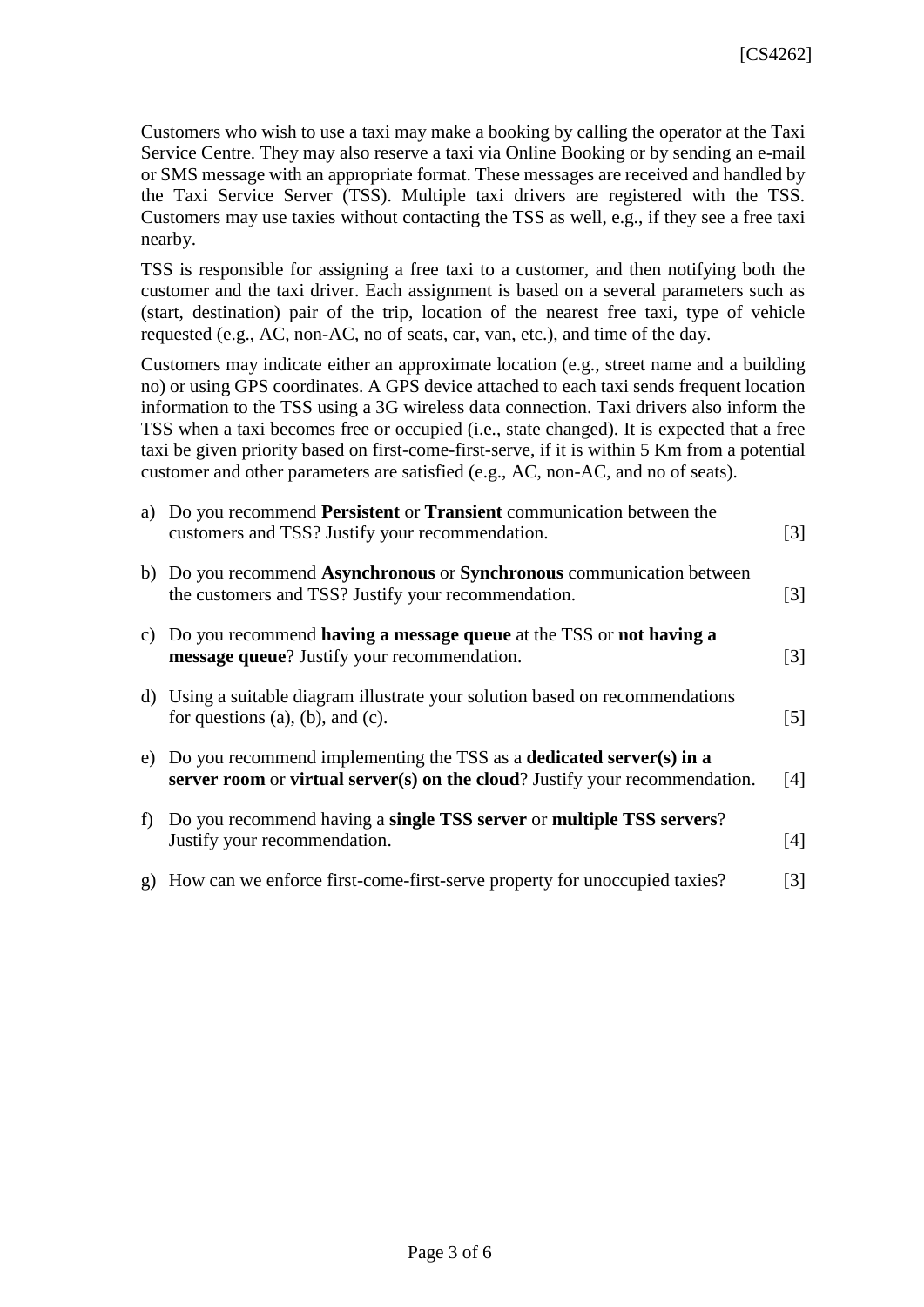# **Question 3 (25 marks)**

| (i)   | Propose a suitable distributed communication solution for each of the following<br>applications? Justify your suggestion.                                                                                                                                                                                      |                   |
|-------|----------------------------------------------------------------------------------------------------------------------------------------------------------------------------------------------------------------------------------------------------------------------------------------------------------------|-------------------|
|       | (a) A social media aggregation service, that collects a particular user's profile<br>information and posts from multiple social media services such as Twitter,<br>Facebook, Google+, Tumblr, and LinkedIn. This service summarises all<br>interactions of a single user on the same web page.                 | $[5]$             |
|       | (b) A music recommendation system that recommends you what songs to listen<br>and what artists to follow based on your music preferences.                                                                                                                                                                      | $[5]$             |
| (ii)  | While providing an example, briefly describe any one of the following<br>techniques for implementing Content Delivery Networks (CDNs):                                                                                                                                                                         |                   |
|       | <b>HTTP Redirects based CDN</b><br>$\bullet$<br>Domain Name Service (DNS) based CDN<br>$\bullet$                                                                                                                                                                                                               | $[5]$             |
| (iii) | Discuss whether cloud computing is suitable for each of the following applications.<br>Clearly state any assumptions.                                                                                                                                                                                          |                   |
|       | (a) To host a website related to the 2015 Cricket World Cup. This website will<br>contain live match updates, player profiles, and related articles.                                                                                                                                                           | $\lceil 5 \rceil$ |
|       | (b) Sri Lanka's government is trying to introduce a new electronic National<br>Identity Card (namely e-NIC). The e-NIC system is expected to collect<br>personal data and family information. They are also interested in opening up<br>a web service that anyone can use to verify the details of a given NIC |                   |
|       | number.                                                                                                                                                                                                                                                                                                        | $\lceil 5 \rceil$ |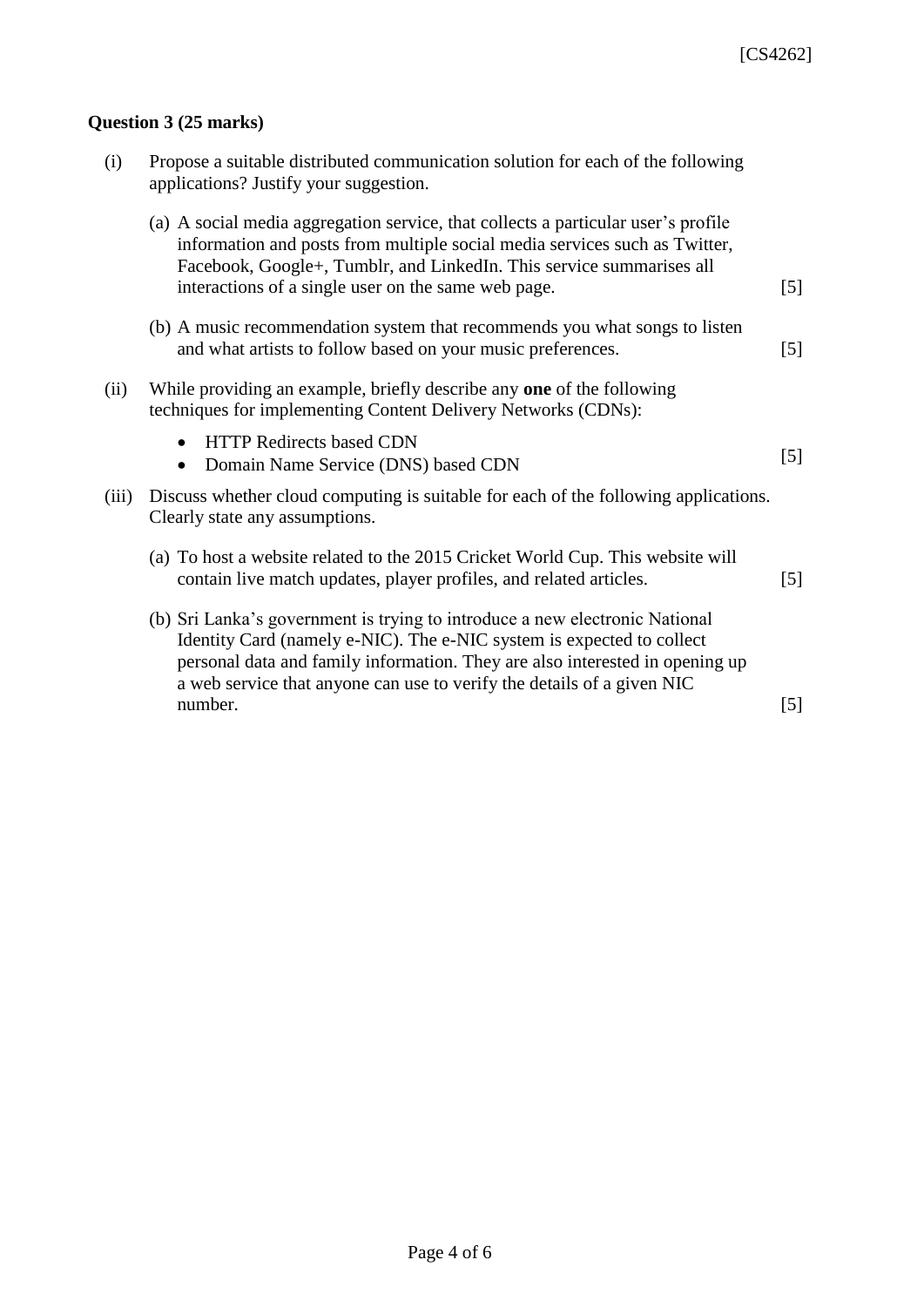#### **Question 4 (25 marks)**

(i) Twitter has become the social media solution for rapidly disseminating important news items during social gatherings, disasters, and political events. Twitter users are able to read news that others have never heard about. However, Twitter being owned by a single company creates many issues. For example, a government can demand Twitter to give out all Tweets related to a given event, drop selected Tweets, or they can even block access to the Twitter.com. Privacy concerned users are also worried about all their Tweets being accumulated by a single entity.

A team of volunteers is starting a project to address these issues in Twitter by developing a distributed system. They are envisioning a system where there is no single controlling entity and users will contribute to keep the system running, e.g., by contributing processing and storage resources as in peer-to-peer file sharing systems. The volunteers have decided to support both public and user-to-user Tweets.

|    | a) What type of an overlay network would you recommend for this solution?<br>Justify your recommendation.                                                            | $\lceil 3 \rceil$ |
|----|----------------------------------------------------------------------------------------------------------------------------------------------------------------------|-------------------|
|    | b) Propose a suitable naming scheme to uniquely identify each Tweet.                                                                                                 | $\lceil 3 \rceil$ |
| C) | What type of a communication mechanism (network sockets, RPC, RMI, web<br>services, etc.) would you recommend for this solution? Justify your<br>recommendation.     | $\lceil 3 \rceil$ |
|    | d) Using a suitable diagram explain your overall solution to disseminate the<br>Tweets among users/nodes.                                                            | [6]               |
| e) | Twitter has recently started attaching photos to the Tweets. Discuss how your<br>solution can be extended to support disseminating photos attached to the<br>Tweets. | $\lceil 3 \rceil$ |
| f  | Explain "Replication Transparency" in the context of your proposed solution.                                                                                         | $\lceil 3 \rceil$ |
| g) | Discuss to what extent your solution meets the desired security and privacy<br>goals.                                                                                | [4]               |